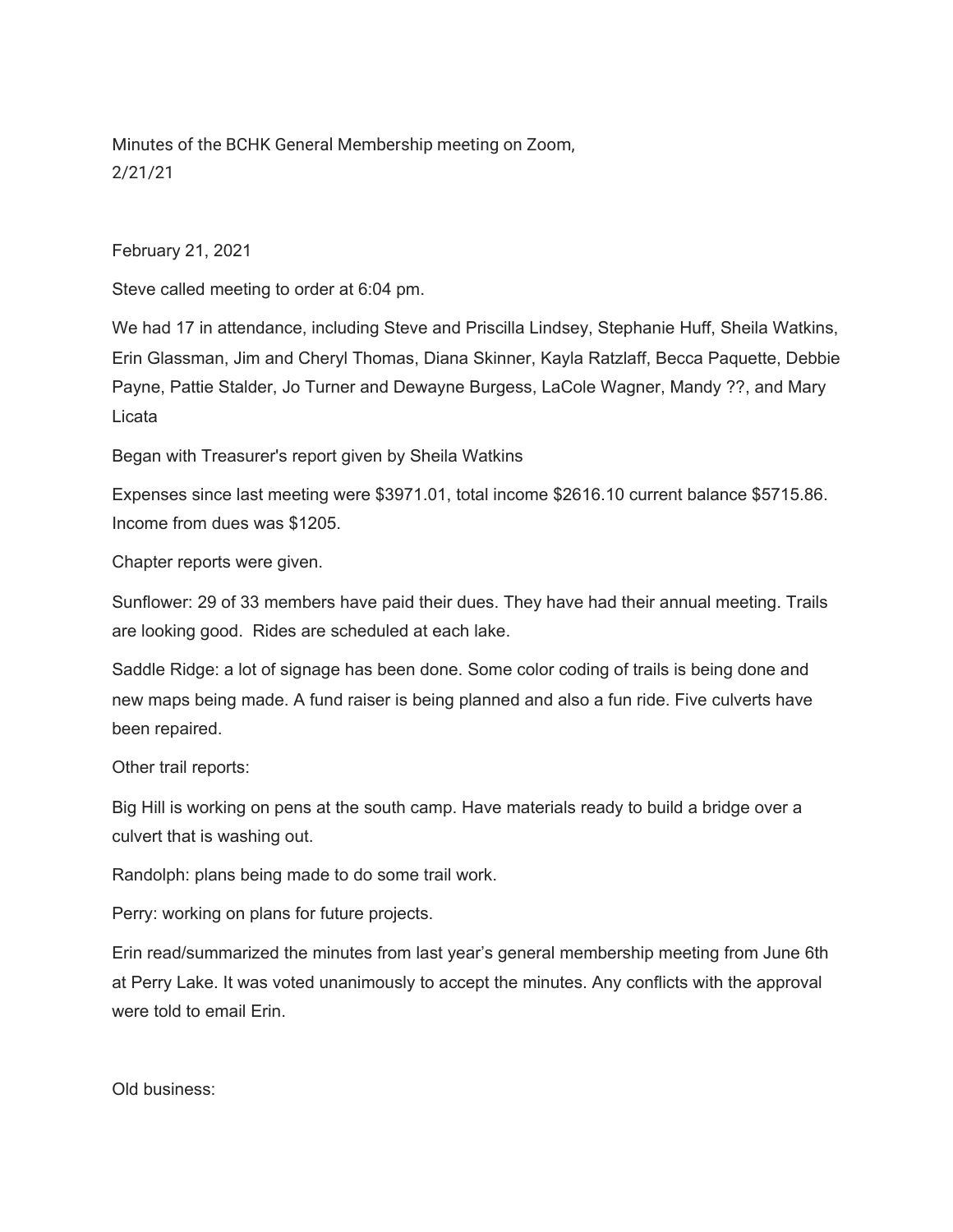New member packets, plan to have them ready by mid-March.

New Business:

Natural Directors report: (Diana)

All bills in congress regarding E-bikes in public lands will likely just go away. Forest Service is banning E-bikes on trails. Other agencies haven't made decisions yet.

Equestrian campgrounds being used by non-equestrians issue: Forest Service is going to post signs that you must have stock to use campgrounds. No other agencies are addressing the problem yet.

This year's national meeting will be either a Zoom meeting or be in Kansas City.

Cheryl reported on volunteer hours: 3,303 hours in 2020 for value of \$230,000. A nice letter was received from Linda Landerman praising our volunteer work and we were encouraged by her to meet up to help create more model projects like Perry Lake. Cheryl expressed gratitude for those submitting work hours; she noted that the forms will be getting simplified by national in the near future.

Diana discussed the Lindsey grant for the membership including the information that the grants would range from \$100-500. Steve noted that he had received a donation for this particular award. If anyone has any concerns or questions, please contact Diana Skinner.

Diana discussed the Membership Incentive Program, developed to encourage new membership by reaching out to our trail-riding friends. Prizes will be given to those based on what we can obtain from donation.

The Santa Fe Trail ride, as reported by Diana, is in process of organization, but final information should be coming soon. The event will take place September 18th, 2021 and be held in conjunction with festivities conducted by the City of Council Grove. Biscuit and Gravy breakfast will be provided by BCHK and it will be free to participate although free-will donations are accepted. The starting location for this trail ride will be at Bushong, KS. Wagons are welcome at this event.

There will be a BCHK/Big Hill Lake benefit ride at Big Hill Lake April 23-25 managed by Steve and Priscilla Lindsey. This will be a competitive trail ride sanctioned by NATRC. The same weekend will be the benefit ride for Clinton Lake trails, hosted by Diana Skinner. Steve encouraged more benefit rides.